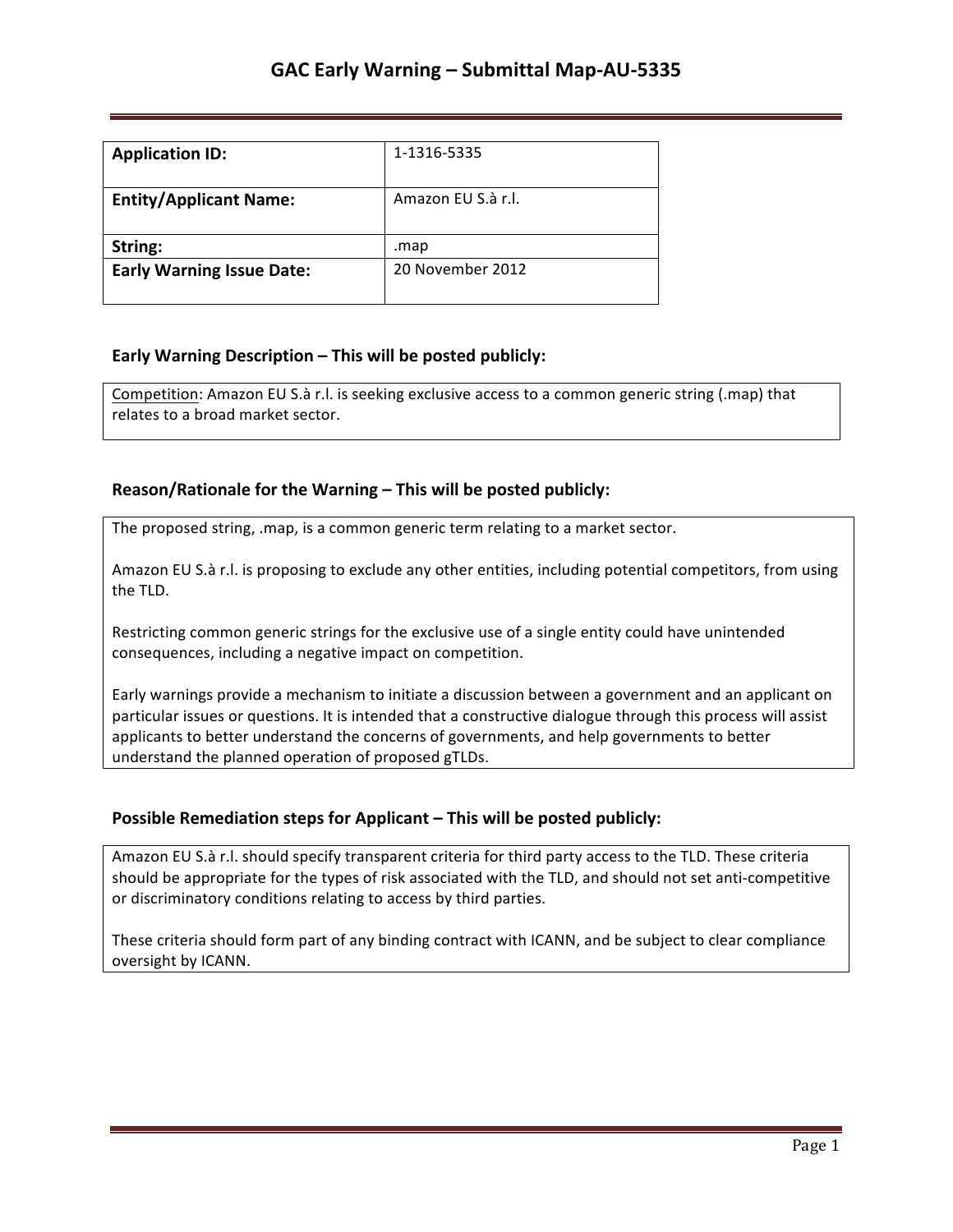## **Further Notes from GAC Member(s) (Optional) – This will be posted publicly:**

This Early Warning is from the Department of Broadband, Communications and the Digital Economy (DBCDE), on behalf of the Australian Government. In the first instance, communications and responses to this early warning should be emailed to gacearlywarning@gac.icann.org, with the text "Australian EW" and the application ID in the subject field.

# **INFORMATION FOR APPLICANTS**

# **About GAC Early Warning**

The GAC Early Warning is a notice only. It is not a formal objection, nor does it directly lead to a process that can result in rejection of the application. However, a GAC Early Warning should be taken seriously as it raises the likelihood that the application could be the subject of GAC Advice on New gTLDs or of a formal objection at a later stage in the process. Refer to section 1.1.2.4 of the Applicant Guidebook (http://newgtlds.icann.org/en/applicants/agb) for more information on GAC Early Warning.

## **Instructions if you receive the Early Warning**

**ICANN** strongly encourages you work with relevant parties as soon as possible to address the concerns voiced in the GAC Early Warning.

### **Asking questions about your GAC Early Warning**

If you have questions or need clarification about your GAC Early Warning, please contact gacearlywarning@gac.icann.org. As highlighted above, ICANN strongly encourages you to contact gacearlywarning@gac.icann.org as soon as practicable regarding the issues identified in the Early Warning. 

### **Continuing with your application**

If you choose to continue with the application, then the "Applicant's Response" section below should be completed. In this section, you should notify the GAC of intended actions, including the expected completion date. This completed form should then be sent to gacearlywarning@gac.icann.org. If your remediation steps involve submitting requests for changes to your application, see the change request process at http://newgtlds.icann.org/en/applicants/customer-service/change-requests.

In the absence of a response, ICANN will continue to process the application as submitted.

### **Withdrawing your application**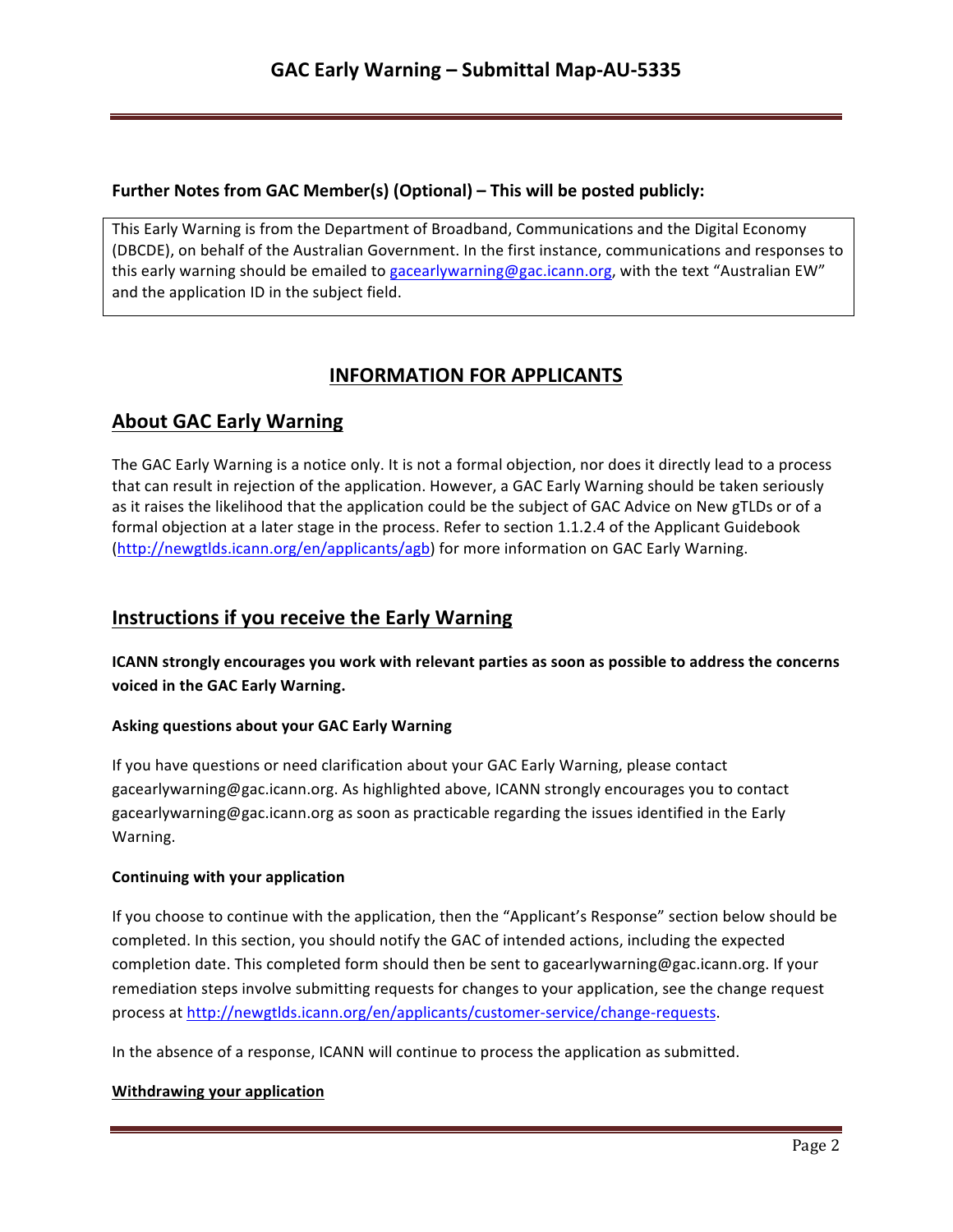# GAC Early Warning - Submittal Map-AU-5335

If you choose to withdraw your application within the 21-day window to be eligible for a refund of 80% of the evaluation fee (USD 148,000), please follow the withdrawal process published at http://newgtlds.icann.org/en/applicants/customer-service/withdrawal-refund. Note that an application can still be withdrawn after the 21-day time period; however, the available refund amount is reduced. See section 1.5 of the Applicant Guidebook.

For questions please contact: **gacearlywarning@gac.icann.org** 

### **Applicant Response:**